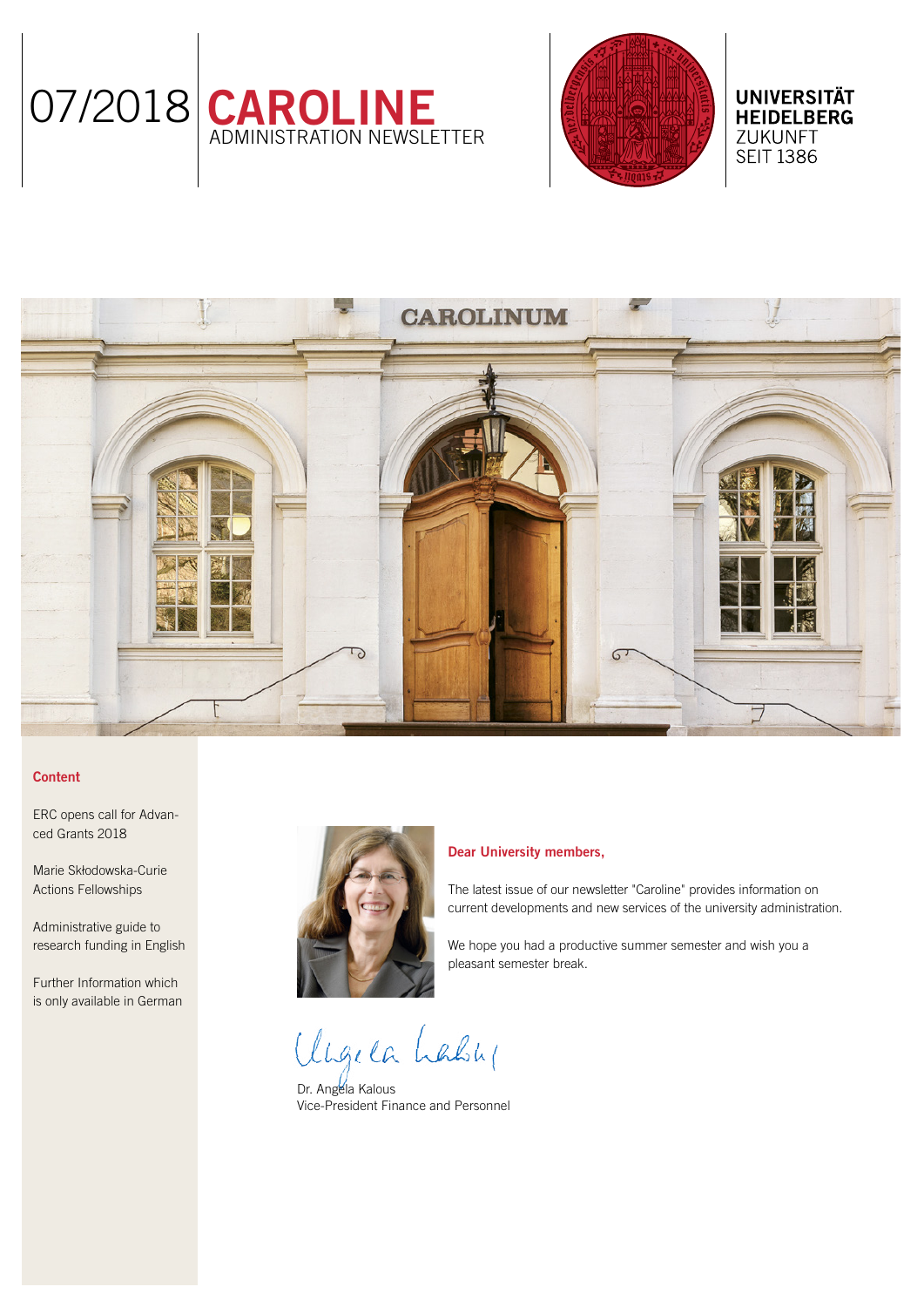# CAROLINEADMINISTRATION NEWSLETTER 07/2018

### <span id="page-1-0"></span>[RESEARCH DIVISION](http://www.uni-heidelberg.de/institutions/administration/research/index.html)

**[Head](http://www.uni-heidelberg.de/institutions/administration/research/index.html)** [Dr. Sigurd Weinreich](http://www.uni-heidelberg.de/institutions/administration/research/index.html)

### ERC opens call for Advanced Grants 2018

Experienced researchers from all subject areas, who have produced top performances in the last 10 years, can apply for an advanced grant. The budget per project generally amounts to a maximum of 2.5 million euros, in exceptional cases up to 3.5 million euros. The projects run for a maximum duration of 5 years. The deadline for applications is 30 August 2018.

# ERC Advanced Grants

■ [ec.europa.eu/research/participants/portal/desktop/en/opportunities/h2020/topics/erc-](http://ec.europa.eu/research/participants/portal/desktop/en/opportunities/h2020/topics/erc-2018-adg.html)[2018-adg.html](http://ec.europa.eu/research/participants/portal/desktop/en/opportunities/h2020/topics/erc-2018-adg.html)

### Marie Skłodowska-Curie Actions Fellowships MSCA Individual Fellowships

Individual Fellowships (IF) offer support for applicants' academic careers by providing funding for research, mobility and training. As part of the 2018 call, a total of 273 million euros shall be available for IF projects. Of this, 45 million euros is intended for Global Fellowships and 220 euros for European Fellowships. As part of the European Fellowships, 8 million euros is intended for projects which will be carried out at a non-academic guest institution. The deadline for applications is 12 September 2018.

Individual Fellowships

 [ec.europa.eu/research/participants/portal/desktop/en/opportunities/h2020/topics/msca](http://ec.europa.eu/research/participants/portal/desktop/en/opportunities/h2020/topics/msca-if-2018.html)[if-2018.html](http://ec.europa.eu/research/participants/portal/desktop/en/opportunities/h2020/topics/msca-if-2018.html)

## MSCA COFUND

Through the COFUND programme, the European Commission supports both existing and new regional, national and international programmes, which enhance the education, mobility and career development of doctoral students and post-docs. In the 2018 call, 80 million euros shall be available for COFUND projects, of which 30 million euros is intended for doctoral programmes and 50 million euros for post-doc programmes. The deadline for applications is 27 September 2018.

### COFUND

 [ec.europa.eu/research/participants/portal/desktop/en/opportunities/h2020/topics/msca](http://ec.europa.eu/research/participants/portal/desktop/en/opportunities/h2020/topics/msca-cofund-2018.html)[cofund-2018.html](http://ec.europa.eu/research/participants/portal/desktop/en/opportunities/h2020/topics/msca-cofund-2018.html)

### Administrative guide to research funding in English

Third-party funding constitutes an important source of financing for research projects. The Research Division provides advice on the acquisition and handling of third-party funding. Statutory requirements (especially the Guidelines for Third-Party Funding) and provisions set down by the funding body form the framework which the Project Leader, as the person responsible for a project's resources, must comply with. The administrative guide to research funding describes the most important rules and procedures at Heidelberg University on third-party funding. The guide provides supplementary information to the existing research funding website on the one hand, and on the other replaces the now-obsolete Chapter 37 of the previously printed version of the Administrative Handbook. In the 03/2018 edition of Caroline we reported on the administrative guide. From July, an English version of the guide will be available online.

Administrative Guide

■ [www.uni-heidelberg.de/research/service/guide/](https://www.uni-heidelberg.de/research/service/guide/)